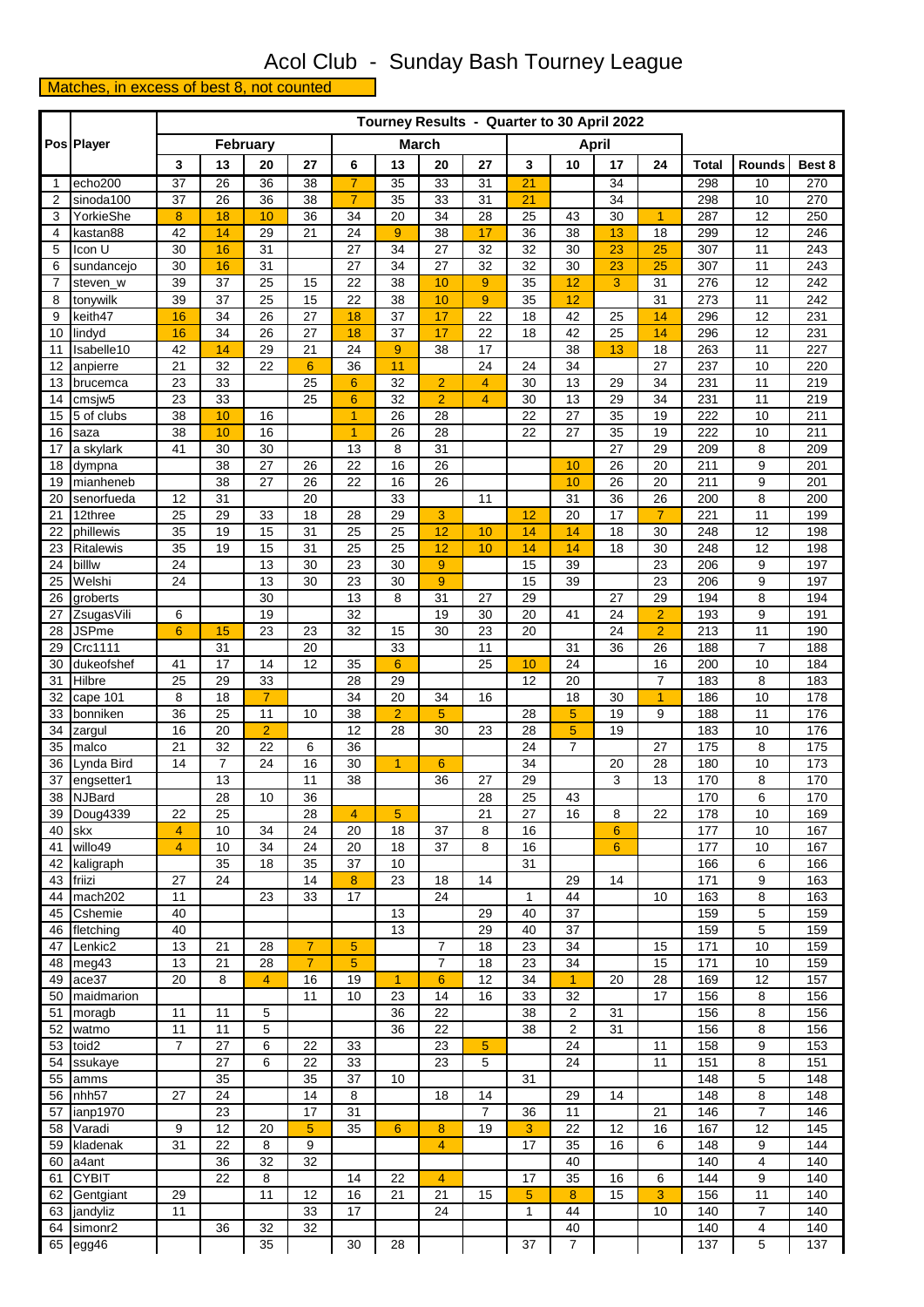| 66         | Valash                     |                | 1                    | 19             | 13             | $\overline{2}$ | 27             | 13           | 26             | $\overline{4}$ | 26                   | 4              | 4  | 139                   | 11                           | 132                   |
|------------|----------------------------|----------------|----------------------|----------------|----------------|----------------|----------------|--------------|----------------|----------------|----------------------|----------------|----|-----------------------|------------------------------|-----------------------|
| 67         | janefern                   | 16             | 8                    | 12             | 34             | 14             |                | 14           | 20             | 6              |                      |                |    | 124                   | 8                            | 124                   |
| 68         | bosscat                    | 33             | 23                   |                | 17             | 31             | 17             |              |                |                |                      |                |    | 121                   | 5                            | 121                   |
| 69         | jacko120                   | 36             |                      | $\overline{1}$ | 19             |                | 5              | 20           | $\mathbf{1}$   | 8              | 11                   |                | 21 | 122                   | 9                            | 121                   |
| 70         | Vesian                     |                | $\overline{2}$       | 7              |                | 4              | 14             |              | 3              | 33             | 32                   | 10             | 17 | 122                   | 9                            | 120                   |
| 71<br>72   | 7pat<br>bialk2             | $\overline{2}$ | 17<br>$\overline{1}$ | 14             | 18<br>13       | $\overline{2}$ | 27             | 13           | 25<br>26       | 4              | 28<br>26             | 17<br>4        | 4  | 119<br>122            | 6<br>11                      | 119<br>117            |
| 73         | ria mm                     | 31             | 15                   |                |                |                |                |              | 30             |                |                      | 8              | 32 | 116                   | 5                            | 116                   |
| 74         | southcross                 | 22             |                      |                | 28             |                |                |              | 21             | 27             | 16                   |                |    | 114                   | 5                            | 114                   |
| 75         | Alfie2011D                 | 32             | 6                    |                | 1              | 26             | 25             | 1            | 6              |                | 15                   |                |    | 112                   | 8                            | 112                   |
| 76         | holwellsue                 | 19             | $\overline{4}$       | 21             | 29             |                |                |              |                | 11             | 28                   |                |    | 112                   | 6                            | 112                   |
| 77         | jammysam1                  | 14             | $\overline{7}$       | 24             |                | 30             |                | 3            |                |                | 18                   | 11             | 5  | 112                   | 8                            | $\frac{1}{12}$        |
| 78         | YuliaB                     | 32             | 6                    |                | $\mathbf{1}$   | 26             | 25             | $\mathbf{1}$ | 6              |                | 15                   |                |    | 112                   | 8                            | $\frac{1}{12}$        |
| 79         | jack_7                     | 28             |                      |                |                | 11             | 21             | 11           | 15             | $\overline{7}$ | 8                    | 10             |    | 111                   | 8                            | 111                   |
| 80         | cynta                      | 9              | 12                   | 20             | 5              |                |                | 8            | 19             | 3              | 22                   | 12             |    | 110                   | 9                            | 107                   |
| 81         | tmbm                       |                |                      |                |                |                |                | 36           |                | 39             | 9                    | $\overline{7}$ | 12 | 103                   | 5                            | 103                   |
| 82         | romrol                     | 29             |                      |                |                |                |                | 21           | 12             | 5<br>13        | 17                   | 15             | 3  | 102                   | $\overline{7}$               | 102                   |
| 83<br>84   | Galoise12<br>js138         | 20             | 13                   |                | 10<br>9        | 19<br>16       | 17<br>22       | 5            | 3              |                | $\overline{1}$<br>21 | 28             |    | 101<br>96             | 9<br>5                       | 100<br>96             |
| 85         | BobbyJ4                    | 26             |                      |                |                |                |                | 35           |                |                |                      | 33             |    | 94                    | 3                            | 94                    |
| 86         | Carole66                   | 5              | 5                    | 9              | $\overline{2}$ | 9              | $\overline{7}$ | 15           | $\overline{2}$ | 19             | 25                   |                |    | 98                    | 10                           | 94                    |
| 87         | JaneM055                   | 26             |                      |                |                |                |                | 35           |                |                |                      | 33             |    | 94                    | 3                            | 94                    |
| 88         | eva1                       |                |                      |                |                |                | 4              | 29           |                | 26             | 4                    |                | 24 | 87                    | 5                            | 87                    |
| 89         | lastto                     |                |                      |                |                |                | $\overline{4}$ | 29           |                | 26             | 4                    |                | 24 | 87                    | 5                            | 87                    |
| 90         | david130                   | 19             | 4                    | 21             | 29             |                |                |              |                | 11             |                      |                |    | 84                    | 5                            | 84                    |
| 91         | <b>DrAculea</b>            | $\mathbf{1}$   | 30                   |                | 37             |                |                |              | 13             |                |                      |                |    | 81                    | 4                            | 81                    |
| 92         | S138TQ                     | 12             |                      |                |                |                | 11             |              | 24             |                |                      |                | 32 | 79                    | 4                            | 79                    |
| 93         | scottdunda                 |                |                      | 35             |                |                |                |              |                | 37             |                      |                |    | 72                    | 2                            | 72                    |
| 94         | suemcgarry                 | 5              | 5                    | 9              | $\overline{2}$ | 9              | $\overline{7}$ | 15           | $\overline{2}$ | 19             |                      |                |    | 73                    | 9                            | 71                    |
| 95<br>96   | almajoan<br>d3rek16354     | 34             |                      | 17             | 4              |                | $\overline{2}$ |              |                |                | 34<br>17             | 32             |    | 70<br>70              | 3<br>4                       | 70<br>70              |
| 97         | nickit                     |                |                      |                |                |                |                |              |                | 39             | 9                    | 7              | 12 | 67                    | 4                            | 67                    |
| 98         | sandra749                  |                |                      | 12             | 34             |                |                | 16           |                |                | 3                    |                |    | 65                    | 4                            | 65                    |
| 99         | pmcavoy                    | 2              |                      |                | 19             | 12             |                |              |                | 10             |                      | 21             |    | 64                    | 5                            | 64                    |
| 100        | sand10                     | 3              | 3                    |                | 8              | 3              | 31             |              |                | 9              | 6                    | 1              |    | 64                    | 8                            | 64                    |
| 101        | JaneVicker                 |                |                      |                |                | 16             | 12             | 25           |                |                |                      | 9              |    | 62                    | 4                            | 62                    |
| 102        | Zillahj                    |                |                      |                |                | 16             | 12             | 25           |                |                |                      | 9              |    | 62                    | 4                            | 62                    |
|            | 103 nekthen                |                | 28                   |                |                | 30             |                |              |                |                |                      |                |    | 58                    | $\overline{2}$               | 58                    |
| 104        | Ashanti3                   | 28             |                      |                |                | 11             |                | 11           |                | $\overline{7}$ |                      |                |    | 57                    | 4                            | 57                    |
|            | 105 fishcop27              |                |                      |                |                |                |                |              |                | 13             | 41                   |                |    | 54                    | $\overline{\mathbf{c}}$      | 54                    |
|            | 106 Laydown                | 1              |                      |                | 37             |                |                |              | 13             |                |                      |                |    | $\overline{51}$       | 3                            | $\overline{51}$       |
|            | 107 terregles              | 34             |                      | 17             |                |                |                | 20           |                | 8              |                      | 22             |    | 51<br>50              | $\overline{2}$<br>3          | 51<br>50              |
|            | 108 grister<br>109 aruuuur |                |                      |                |                |                |                |              | 20             |                |                      | 21             | 8  | 49                    | 3                            | 49                    |
|            | 110 dblqueen               |                |                      |                |                |                |                | 32           |                |                |                      | $\overline{2}$ | 8  | 42                    | 3                            | 42                    |
|            | 111 de Cyp                 | 18             |                      |                |                |                |                |              |                |                | 19                   | 5              |    | 42                    | 3                            | 42                    |
|            | 112 SueMcGough             | 18             |                      |                |                |                |                |              |                |                | 19                   | 5              |    | 42                    | 3                            | 42                    |
|            | 113 blokier                |                |                      |                |                |                |                |              |                |                |                      | 28             | 13 | 41                    | $\overline{2}$               | 41                    |
|            | 114 varra05                |                | 2                    |                | 23             |                |                | 16           |                |                |                      |                |    | 41                    | 3                            | 41                    |
|            | 115 rozz1000               |                |                      |                | 8              |                | 31             |              |                |                |                      |                |    | 39                    | $\overline{2}$               | 39                    |
|            | 116 jandrew                | 17             |                      | 18             | 3              |                |                |              |                |                |                      |                |    | 38                    | 3                            | 38                    |
| 117        | athorn                     |                |                      |                | 4              |                |                |              |                |                |                      | 32             |    | 36                    | $\overline{2}$               | 36                    |
| 118        | carween                    |                |                      |                |                |                |                |              |                |                | 36                   |                |    | $\overline{36}$       | $\mathbf{1}$                 | 36                    |
|            | $119$ poco1                |                |                      |                |                |                |                |              |                | 6              | 36<br>3              |                |    | $\overline{36}$       | 1<br>4                       | 36                    |
| 120<br>121 | usula<br>persepine         |                |                      |                |                |                | 15             | 32           |                |                |                      | 11<br>2        |    | 35<br>$\overline{34}$ | $\overline{\mathbf{c}}$      | 35<br>$\overline{34}$ |
| 122        | 3jim                       |                |                      |                |                |                |                |              |                |                |                      |                | 33 | 33                    | $\mathbf{1}$                 | 33                    |
|            | 123 megmog                 | 33             |                      |                |                |                |                |              |                |                |                      |                |    | 33                    | $\mathbf{1}$                 | 33                    |
| 124        | Shroppie                   |                |                      |                |                |                |                |              |                |                |                      |                | 33 | 33                    | 1                            | 33                    |
| 125        | tbt001                     |                |                      |                |                |                |                |              |                |                |                      | 22             | 9  | 31                    | 2                            | 31                    |
|            | 126 12roger                |                |                      | 2              |                |                |                |              |                |                | 24                   |                |    | 26                    | $\overline{\mathbf{c}}$      | $\overline{26}$       |
|            | 127 f10na                  | 3              | 3                    |                |                | 3              |                |              |                | 9              | 6                    | $\mathbf{1}$   |    | $\overline{25}$       | 6                            | 25                    |
|            | 128 geordie49              |                |                      |                |                |                |                |              |                |                | 25                   |                |    | 25                    | $\mathbf{1}$                 | 25                    |
| 129        | dellla88                   |                |                      | 4              |                |                |                | 19           | 1              |                |                      |                |    | 24                    | 3                            | 24                    |
|            | 130 hopespring             |                |                      |                |                |                |                |              |                |                |                      |                | 22 | 22                    | 1                            | 22                    |
| 131        | amoh                       |                |                      |                |                |                | 14             |              | $\overline{7}$ |                |                      |                |    | 21                    | $\overline{2}$               | 21                    |
| 132        | gilbey                     |                |                      |                |                |                |                |              |                |                | 21                   |                |    | 21                    | $\mathbf{1}$<br>$\mathbf{1}$ | 21<br>20              |
| 133<br>134 | tash1<br>Dom83             |                | 20                   |                |                |                | 19             |              |                |                |                      |                |    | 20<br>19              | 1                            | 19                    |
|            | 135 myleen                 |                |                      |                |                |                | 19             |              |                |                |                      |                |    | 19                    | $\mathbf{1}$                 | 19                    |
|            | 136 socvier                | 17             |                      |                |                |                |                |              |                |                |                      |                |    | 17                    | $\mathbf{1}$                 | 17                    |
| 137        | jwmo                       |                |                      |                |                | 10             |                |              |                |                |                      |                |    | 10                    | 1                            | 10                    |
|            | 138 Ardina 09              | $\overline{7}$ |                      |                |                |                |                |              |                |                |                      |                |    | 7                     | 1                            | $\overline{7}$        |
|            |                            |                |                      |                |                |                |                |              |                |                |                      |                |    |                       |                              |                       |